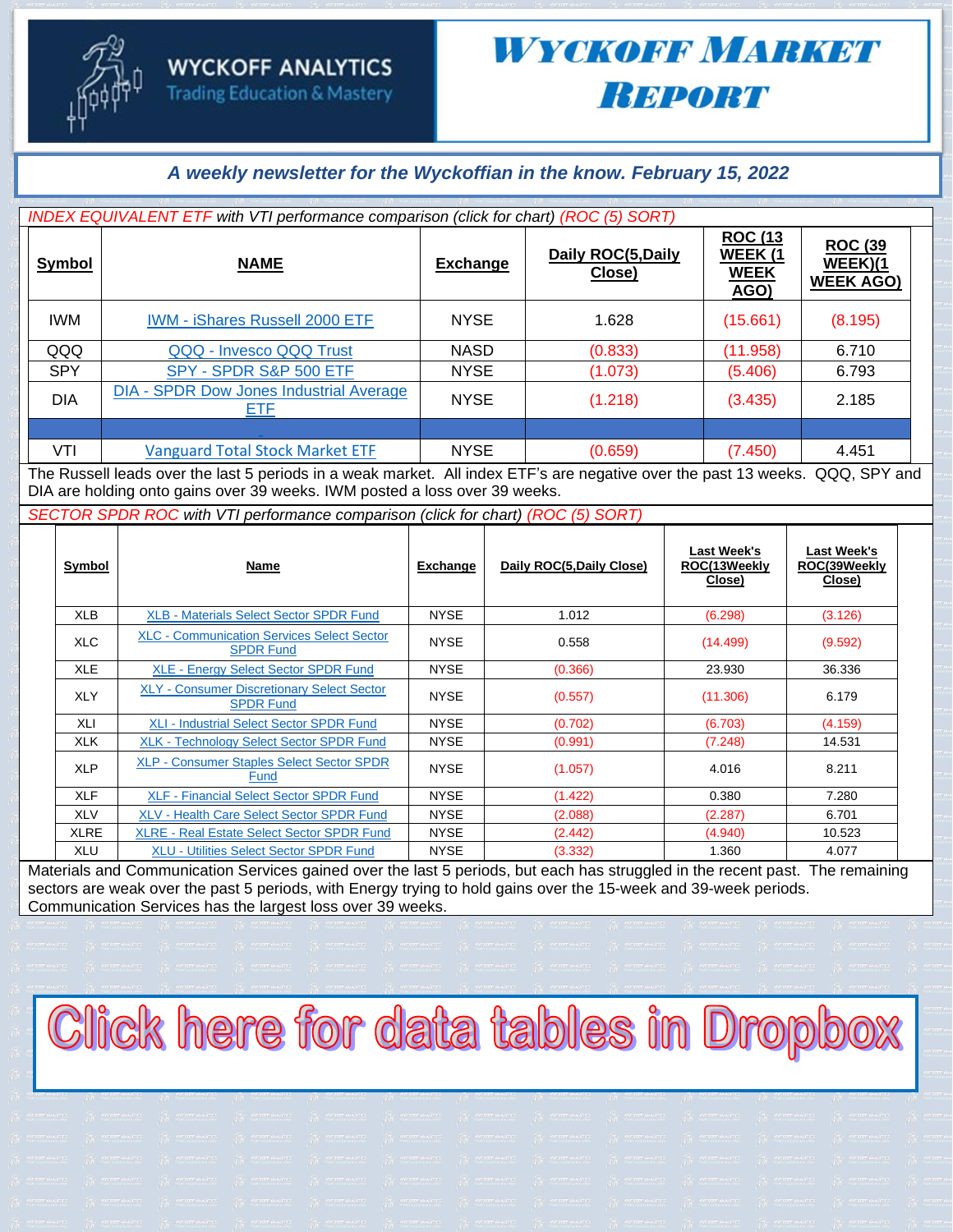



#### WYCKOFF MARKET **Вировт**

## Wyckoff Industry Group Review

|                 | Top 15 Industry Groups by Weekly ROC 13, click for chart (Sign-in to StockCharts.com for your formatting) with VTI performance comparison |             |              |               |                                    |  |
|-----------------|-------------------------------------------------------------------------------------------------------------------------------------------|-------------|--------------|---------------|------------------------------------|--|
| <b>SYMBOL</b>   | <b>NAME</b>                                                                                                                               | <b>SCTR</b> | <b>CLOSE</b> | <b>VOLUME</b> | Weekly<br>ROC(13, Weekly<br>Close) |  |
| \$DJUSAL        | 0010 - \$DJUSAL - Dow Jones US Aluminum Index                                                                                             | 99.9        | 252.93       | 665322200     | 55.544                             |  |
| <b>\$DWCCOA</b> | 0020 - \$DWCCOA - Dow Jones US Coal Total Stock<br><b>Market Index</b>                                                                    | 98.9        | 373.71       |               | 48.474                             |  |
| <b>SDJUSOI</b>  | 0030 - \$DJUSOI - Dow Jones US Oil Equipment &<br><b>Services Index</b>                                                                   | 97.9        | 239.13       | 4775538100    | 34.736                             |  |
| <b>SDJUSOL</b>  | 0040 - \$DJUSOL - Dow Jones US Integrated Oil &<br><b>Gas Index</b>                                                                       | 96          | 567.07       | 6005453700    | 25.270                             |  |
| <b>SDJUSOS</b>  | 0050 - \$DJUSOS - Dow Jones US Exploration &<br><b>Production Index</b>                                                                   | 97          | 807.01       | 10818453400   | 24.878                             |  |
| <b>SDJUSTB</b>  | 0060 - \$DJUSTB - Dow Jones US Tobacco Index                                                                                              | 88.3        | 791.55       | 1199281800    | 19.380                             |  |
| <b>\$DJUSMT</b> | 0070 - \$DJUSMT - Dow Jones US Marine<br><b>Transportation Index</b>                                                                      | 92.2        | 214.19       | 37821000      | 19.226                             |  |
| <b>SDJUSNF</b>  | 0080 - \$DJUSNF - Dow Jones US Nonferrous Metals<br>Index                                                                                 | 94.1        | 584.17       | 1553802300    | 14.080                             |  |
| \$DJUSIU        | 0090 - \$DJUSIU - Dow Jones US Reinsurance Index                                                                                          | 84.5        | 395.4        | 426985500     | 12.659                             |  |
| <b>SDJUSIL</b>  | 0100 - \$DJUSIL - Dow Jones US Life Insurance Index                                                                                       | 90.2        | 1054.06      | 1509032300    | 11.468                             |  |
| <b>\$DJUSPM</b> | 0110 - \$DJUSPM - Dow Jones US Gold Mining Index                                                                                          | 82.5        | 139.63       | 666888100     | 10.774                             |  |
| <b>SDJUSSF</b>  | 0120 - \$DJUSSF - Dow Jones US Consumer Finance<br>Index                                                                                  | 70          | 519.15       | 10012968800   | 10.474                             |  |
| <b>\$DJUSMG</b> | 0130 - \$DJUSMG - Dow Jones US Mining Index                                                                                               | 83.5        | 130.3        | 882920200     | 10.228                             |  |
| <b>\$DJUSHL</b> | 0140 - \$DJUSHL - Dow Jones US Hotel & Lodging<br><b>REITs Index</b>                                                                      | 93.1        | 97.13        | 1250874100    | 9.789                              |  |
| <b>SDJUSFP</b>  | 0150 - \$DJUSFP - Dow Jones US Food Products<br>Index                                                                                     | 67.2        | 650.2        | 4652615500    | 9.017                              |  |

Bottom 15 Industry Groups by Weekly ROC 13, click for chart (Sign-in to StockCharts.com for your formatting) with VTI performance comparison **SYMBOL NAME SCTR CLOSE VOLUME Weekly ROC(13,Weekly** 

| <b>SYMBOL</b>   | <b>NAME</b>                                                                  | <b>SCTR</b> | <b>CLOSE</b> | <b>VOLUME</b> | ROC(13, Weekly<br>Close) |
|-----------------|------------------------------------------------------------------------------|-------------|--------------|---------------|--------------------------|
| <b>SDJUSIV</b>  | 0880 - \$DJUSIV - Dow Jones US Business Support<br><b>Services Index</b>     | 25.8        | 1055.22      | 2782556500    | (12.826)                 |
| \$DJUSWU        | 0890 - \$DJUSWU - Dow Jones US Water Index                                   | 2.7         | 3085.59      | 266617800     | (13.104)                 |
| <b>SDJUSHB</b>  | 0900 - \$DJUSHB - Dow Jones US Home Construction<br>Index                    | 16.2        | 1397.17      | 805775000     | (13.530)                 |
| <b>SDJUSAV</b>  | 0910 - \$DJUSAV - Dow Jones US Media Agencies<br>Index                       | 8.5         | 591.49       | 2284908500    | (13.817)                 |
| <b>\$DJUSRB</b> | 0920 - \$DJUSRB - Dow Jones US Broadline Retailers<br>Index                  | 31.6        | 3206.73      | 1666951500    | (14.051)                 |
| <b>\$DJUSSP</b> | 0930 - \$DJUSSP - Dow Jones US Specialty Finance<br>Index                    | 38.3        | 549.71       | 1846790600    | (14.576)                 |
| <b>SDJUSAT</b>  | 0940 - \$DJUSAT - Dow Jones US Auto Parts Index                              | 40.2        | 590.26       | 2174266600    | (14.649)                 |
| \$DJUSBD        | 0950 - \$DJUSBD - Dow Jones US Building Materials &<br><b>Fixtures Index</b> | 15.2        | 1573.6       | 2798639200    | (15.870)                 |
| \$DJUSSW        | 0960 - \$DJUSSW - Dow Jones US Software Index                                | 34.5        | 5193.41      | 24689109500   | (16.747)                 |
| \$DJUSFT        | 0970 - \$DJUSFT - Dow Jones US Footwear Index                                | 12.4        | 2605.4       | 883729500     | (17.919)                 |
| <b>SDJUSAU</b>  | 0980 - \$DJUSAU - Dow Jones US Automobiles Index                             | 86.4        | 1135.63      | 13837166900   | (18.954)                 |
| \$DJUSNS        | 0990 - \$DJUSNS - Dow Jones US Internet Index                                | 4.7         | 3138.06      | 12433924800   | (19.488)                 |
| \$DJUSCF        | 1000 - \$DJUSCF - Dow Jones US Clothing &<br><b>Accessories Index</b>        | 13.3        | 364.72       | 3283190300    | (20.327)                 |
| <b>SDJUSFA</b>  | 1010 - \$DJUSFA - Dow Jones US Financial<br><b>Administration Index</b>      | 0.8         | 593.79       | 10035027900   | (22.126)                 |
| \$DJUSRS        | 1020 - \$DJUSRS - Dow Jones US Specialty Retailers<br>Index                  | 6.6         | 2411         | 6486616800    | (24.526)                 |
| <b>SDWCTIR</b>  | 1030 - \$DWCTIR - Dow Jones US Tires Total Stock<br><b>Market Index</b>      | 5.6         | 626.46       |               | (25.012)                 |
| <b>SDWCREE</b>  | 1040 - \$DWCREE - Dow Jones US Renewable Energy<br><b>Equipment Index</b>    | 1.8         | 173.09       |               | (37.040)                 |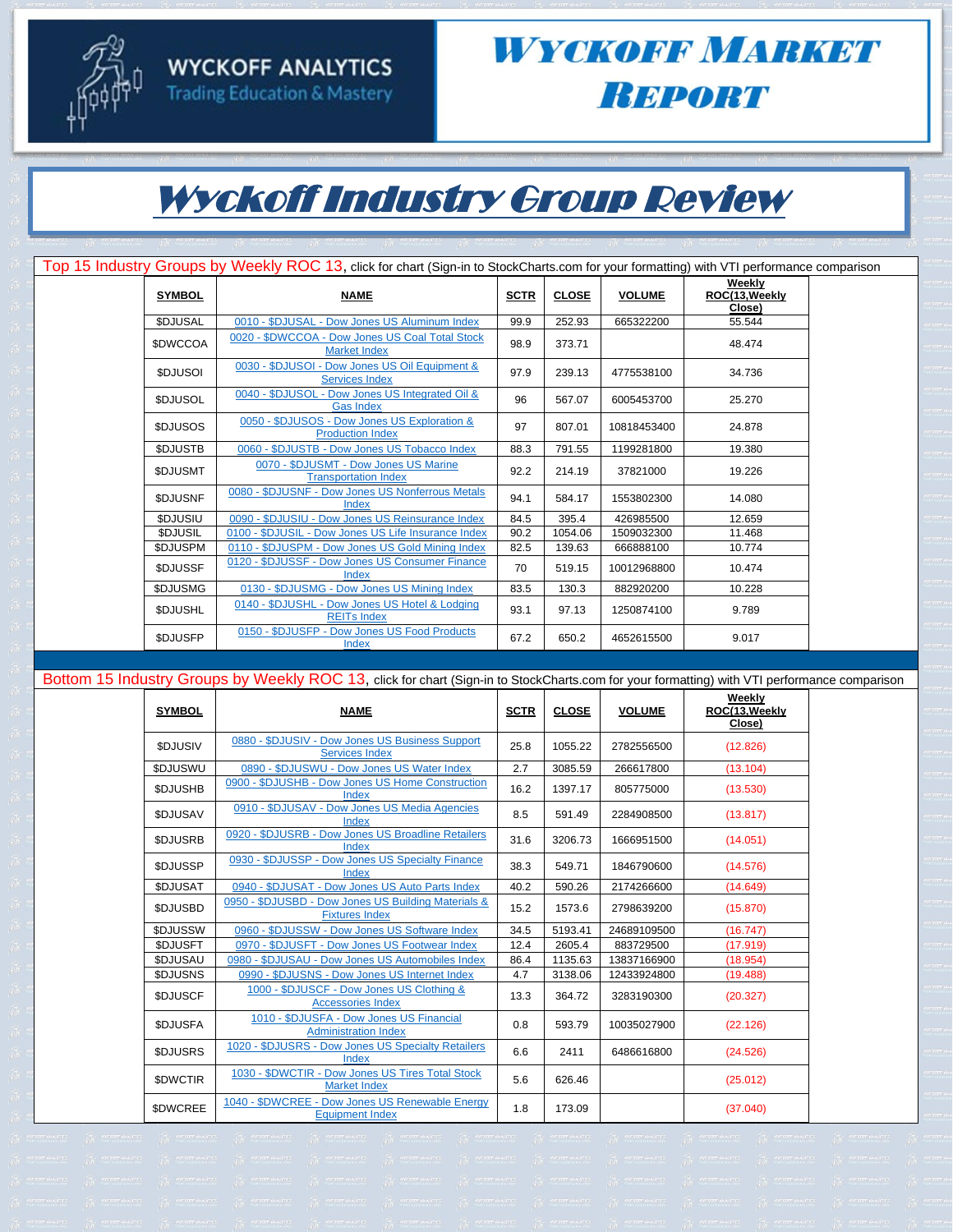

#### **Trading Education & Mastery**

# *WYOKOBB MARKEY* **Вы ровт**

| <b>Wyckoff Event Summary</b> |             |              |              |  |  |  |  |  |
|------------------------------|-------------|--------------|--------------|--|--|--|--|--|
|                              | Scan 2.8.22 | Scan 2.11.22 | Scan 2.15.22 |  |  |  |  |  |
| Spring/LPS                   | 66          | 49           |              |  |  |  |  |  |
| <b>Upthrusts</b>             | 15          | 53           | 86           |  |  |  |  |  |
| Back ups                     |             | 113          |              |  |  |  |  |  |
| <b>Break Downs</b>           | 96          | 145          | 127          |  |  |  |  |  |

Springs dropped to 31, under the values for the last 2 scans. Upthrusts have steadily increased in number. Backups decreased a bit but are still holding over recent scan lows. Break Downs out number any other Wyckoff Event and are still over the century mark at 127. With Break Downs leading and Upthrusts increasing, **caution** is the watchword.

|                   | Event Scan Parameters: daily scan at or near last close before publication                                      |  |  |  |  |  |
|-------------------|-----------------------------------------------------------------------------------------------------------------|--|--|--|--|--|
| Springs/LPS       | Springs/LPS candidates are selected based on a recent high being over the lowest 30 period close, with momentum |  |  |  |  |  |
|                   | turning up and potentially reversing up into a structure. Sorting is based on ROC (5)                           |  |  |  |  |  |
| Upthrust/LPSY     | Upthrusts/LPSY candidates are selected based on a recent high being over a 30-period high close, with momentum  |  |  |  |  |  |
|                   | down and potentially reversing into a structure. Sorting is based on ROC (5) ascending                          |  |  |  |  |  |
| Break Out/Backing | Breaking Out/Backing Up candidates are selected based on a recent close being over a quarterly high close, with |  |  |  |  |  |
| Up                | momentum turning up. Sorting is based on proximity to a recent high close.                                      |  |  |  |  |  |
| <b>Break</b>      | Break Down/Broken Ice candidates are selected based on a recent close being under a quarterly high close, with  |  |  |  |  |  |
| Down/Broken Ice   | momentum turning down. Sorting is based on proximity to a recent low close.                                     |  |  |  |  |  |
|                   |                                                                                                                 |  |  |  |  |  |



**RE-ACCUMULATION** 

- actionable position.
- $5<sub>1</sub>$ Purchase of any stock selection should be timed to coincide with a rally phase in stock indexes.



Criteria for candidate selection in a market downtrend

1. The industry group or sector displays weakness relative to the market and may have an associated inverse ETF, OR

- 2. Defensive industry groups or stocks are typically in an established uptrend.
- 3. PnF price targets suggest attractive rewardto-risk ratios.
- The stock or inverse ETF is in or approaching an actionable position.

A cautionary word to the Wyckoffian: Wyckoff scan and event summaries are based on scans and rankings of theoretical Wyckoffian elements in limited time frames. The identification of Wyckoffian Elements is not intended to and does not constitute a trade recommendation of any kind. Market conditions, timeframe and structural aspects of price are essential considerations as well as the attributes for which scans are conducted.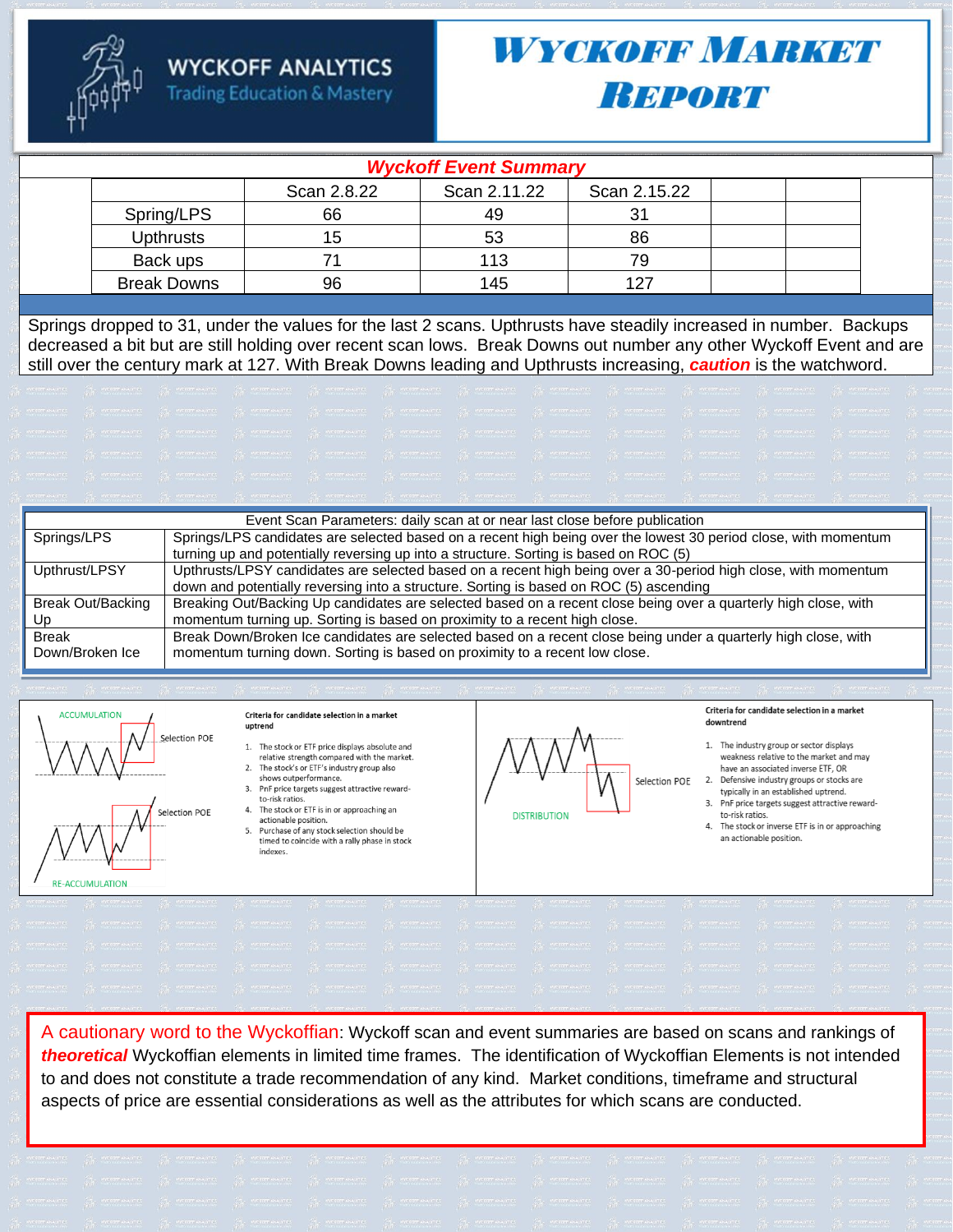

# **WYCKOFF ANALYTICS**<br>Trading Education & Mastery

## WYCKOFF MARKET **REPORT**

| <b>WYCKOFF SPRINGY EVENTS (including potential LPS)</b> |                                                            |                    |                                  |             |              |               |  |  |  |
|---------------------------------------------------------|------------------------------------------------------------|--------------------|----------------------------------|-------------|--------------|---------------|--|--|--|
| <b>SYMBOL</b>                                           | <b>NAME</b>                                                | <b>SECTOR</b>      | <b>INDUSTRY</b>                  | <b>SCTR</b> | <b>CLOSE</b> | <b>VOLUME</b> |  |  |  |
| <b>SABR</b>                                             | 0010 - SABR - Sabre Corp.                                  | Discretionary      | <b>Travel &amp; Tourism</b>      | 82          | 10.97        | 20469100      |  |  |  |
| <b>NWL</b>                                              | 0020 - NWL - Newell Brands Inc.                            | Discretionary      | Durable Household Products       | 84.3        | 26.05        | 5266929       |  |  |  |
| <b>THC</b>                                              | 0030 - THC - Tenet Healthcare Corp.                        | <b>Health Care</b> | <b>Health Care Providers</b>     | 90.6        | 83.94        | 964394        |  |  |  |
| <b>NCR</b>                                              | 0040 - NCR - NCR Corp.                                     | Technology         | <b>Computer Hardware</b>         | 73.5        | 43.38        | 1903302       |  |  |  |
| <b>WWE</b>                                              | 0050 - WWE - World Wrestling<br>Entertainment. Inc.        | Discretionary      | <b>Recreational Services</b>     | 89.9        | 58.29        | 1425230       |  |  |  |
| EHC                                                     | 0060 - EHC - Encompass Health Corp.                        | <b>Health Care</b> | <b>Health Care Providers</b>     | 43.3        | 66.69        | 1171963       |  |  |  |
| <b>XRAY</b>                                             | 0070 - XRAY - DENTSPLY Intl Inc.                           | <b>Health Care</b> | <b>Medical Supplies</b>          | 50.9        | 56.51        | 2333803       |  |  |  |
| <b>AZN</b>                                              | 0080 - AZN - Astrazeneca PLC                               | <b>Health Care</b> | Pharmaceuticals                  | 63.2        | 60.3         | 8355841       |  |  |  |
| <b>ORLY</b>                                             | 0090 - ORLY - O'Reilly Automotive, Inc.                    | Discretionary      | <b>Specialty Retailers</b>       | 75.7        | 674.76       | 666819        |  |  |  |
| <b>AGCO</b>                                             | 0100 - AGCO - AGCO Corp.                                   | Industrial         | <b>Commercial Vehicles</b>       | 72.7        | 133.27       | 760287        |  |  |  |
| <b>DVA</b>                                              | 0110 - DVA - DaVita Inc.                                   | <b>Health Care</b> | <b>Health Care Providers</b>     | 49.9        | 116.9        | 859822        |  |  |  |
| Κ                                                       | 0120 - K - Kellogg Co.                                     | <b>Staples</b>     | <b>Food Products</b>             | 52          | 64.59        | 2774017       |  |  |  |
| SYY                                                     | 0130 - SYY - Sysco Corp.                                   | <b>Staples</b>     | <b>Food Retailers</b>            | 80.8        | 84.35        | 2427407       |  |  |  |
| OHI                                                     | 0140 - OHI - Omega Healthcare Invs, Inc.                   | <b>Real Estate</b> | <b>Specialty REITs</b>           | 29.4        | 28.56        | 2646290       |  |  |  |
| POST                                                    | 0150 - POST - Post Holdings, Inc.                          | <b>Staples</b>     | <b>Food Products</b>             | 48.1        | 109.34       | 248939        |  |  |  |
| <b>CDK</b>                                              | 0160 - CDK - CDK Global, Inc.                              | Industrial         | <b>Business Support Services</b> | 61.1        | 43.85        | 399515        |  |  |  |
| <b>KR</b>                                               | 0170 - KR - Kroger Co.                                     | <b>Staples</b>     | <b>Food Retailers</b>            | 64.4        | 46.41        | 5780603       |  |  |  |
| <b>MRCY</b>                                             | 0180 - MRCY - Mercury Systems Inc.                         | Technology         | <b>Computer Hardware</b>         | 40.7        | 52.98        | 304104        |  |  |  |
| <b>NFG</b>                                              | 0190 - NFG - National Fuel Gas Co.                         | <b>Utilities</b>   | <b>Gas Distribution</b>          | 79.9        | 61.17        | 376606        |  |  |  |
| <b>UHS</b>                                              | 0200 - UHS - Universal Health Services -<br><b>Class B</b> | <b>Health Care</b> | <b>Health Care Providers</b>     | 43.4        | 135.12       | 462770        |  |  |  |
| DD                                                      | 0210 - DD - DuPont de Nemours, Inc.                        | <b>Materials</b>   | <b>Specialty Chemicals</b>       | 71.9        | 81.67        | 1803168       |  |  |  |
| <b>NSC</b>                                              | 0220 - NSC - Norfolk Southern Corp.                        | Industrial         | Railroad                         | 57.9        | 275.13       | 1043468       |  |  |  |
| LITE                                                    | 0230 - LITE - Lumentum Holdings Inc.                       | Technology         | <b>Telecom Equipment</b>         | 74          | 97.15        | 1134464       |  |  |  |
| <b>CW</b>                                               | 0240 - CW - Curtiss Wright Corp.                           | Industrial         | Defense                          | 78.3        | 138.03       | 163280        |  |  |  |
| <b>EMN</b>                                              | 0250 - EMN - Eastman Chemical Co.                          | <b>Materials</b>   | <b>Commodity Chemicals</b>       | 74.2        | 123.65       | 844300        |  |  |  |
| <b>OSK</b>                                              | 0260 - OSK - Oshkosh Corp.                                 | Industrial         | <b>Commercial Vehicles</b>       | 54          | 115.42       | 731360        |  |  |  |
| <b>RNR</b>                                              | 0270 - RNR - Renaissance RE Holdings Ltd.                  | Financial          | Reinsurance                      | 40          | 156.33       | 293601        |  |  |  |
| <b>NOC</b>                                              | 0280 - NOC - Northrop Grumman Corp.                        | Industrial         | Defense                          | 61.6        | 384.77       | 787600        |  |  |  |
| <b>BKH</b>                                              | 0290 - BKH - Black Hills Corp.                             | <b>Utilities</b>   | <b>Conventional Electricity</b>  | 45.8        | 66.65        | 283248        |  |  |  |
| CRUS                                                    | 0300 - CRUS - Cirrus Logic, Inc.                           | Technology         | Semiconductors                   | 55.4        | 84.46        | 662652        |  |  |  |
| <b>RGA</b>                                              | 0310 - RGA - Reinsurance Group of America                  | Financial          | Reinsurance                      | 59.2        | 115.73       | 299914        |  |  |  |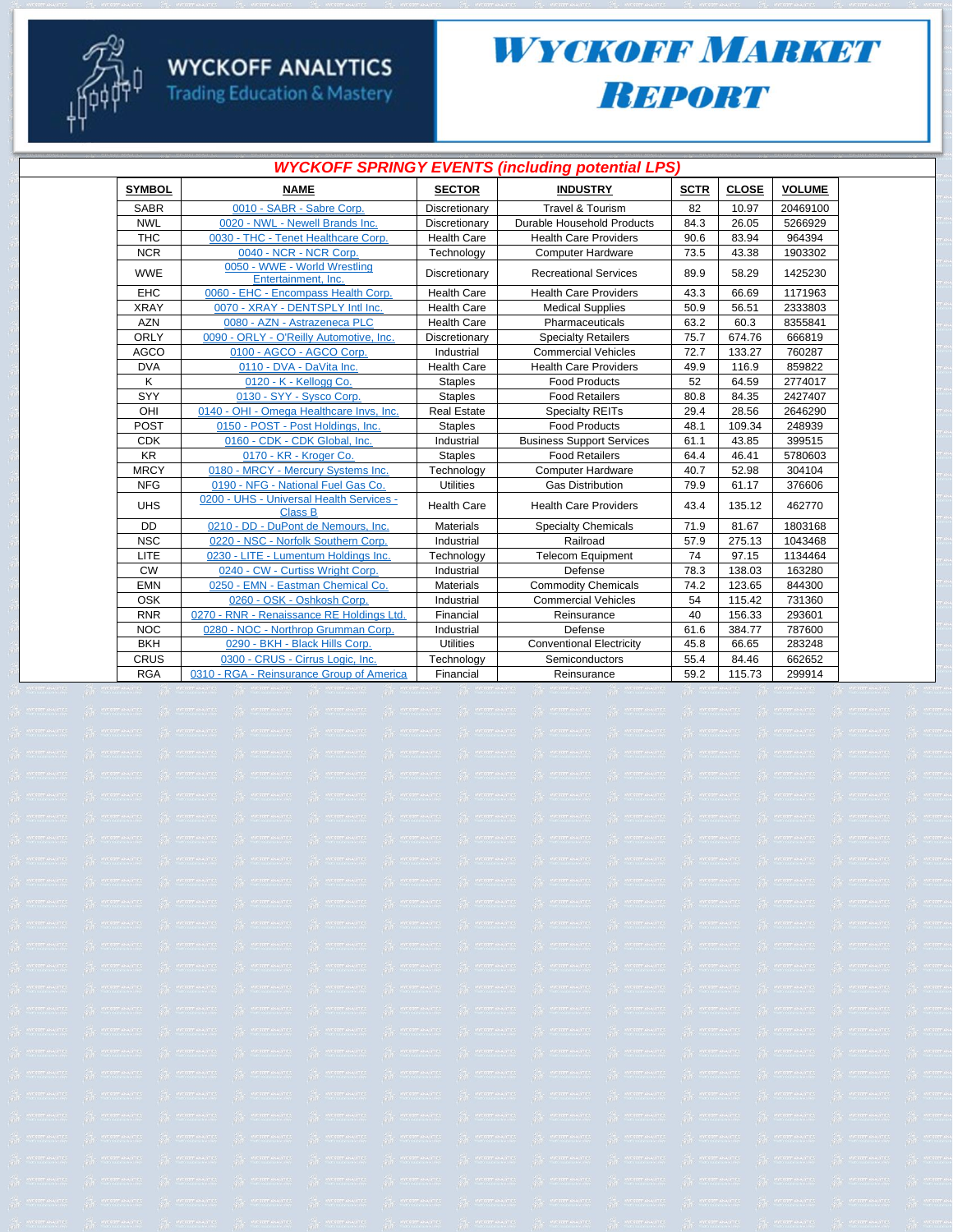

**Trading Education & Mastery** 

### WYCKOFF MARKET **BEPORT**

| <b>WYCKOFF UPTHRUSTS</b> |                                                         |                           |                                 |             |              |               |  |  |
|--------------------------|---------------------------------------------------------|---------------------------|---------------------------------|-------------|--------------|---------------|--|--|
| <b>SYMBOL</b>            | <b>NAME</b>                                             | <b>SECTOR</b>             | <b>INDUSTRY</b>                 | <b>SCTR</b> | <b>CLOSE</b> | <b>VOLUME</b> |  |  |
| <b>URBN</b>              | 0010 - URBN - Urban Outfitters, Inc.                    | Discretionary             | <b>Apparel Retailers</b>        | 14.9        | 27.54        | 2649949       |  |  |
| CVS                      | 0020 - CVS - CVS Health Corp.                           | <b>Health Care</b>        | Pharmaceuticals                 | 83.6        | 102.97       | 4439889       |  |  |
| AMGN                     | 0030 - AMGN - Amgen, Inc.                               | <b>Health Care</b>        | Biotechnology                   | 46.5        | 223.94       | 2437898       |  |  |
| HE                       | 0040 - HE - Hawaiian Electric Industries Inc.           | <b>Utilities</b>          | <b>Conventional Electricity</b> | 30.3        | 39.97        | 675208        |  |  |
| OGE                      | 0050 - OGE - OGE Energy Corp.                           | Energy                    | Pipelines                       | 48.4        | 35.8         | 1690759       |  |  |
| <b>WEC</b>               | 0060 - WEC - WEC Energy Group, Inc.                     | <b>Utilities</b>          | Multiutilities                  | 26.8        | 88.9         | 2101747       |  |  |
| SIRI                     | 0070 - SIRI - Sirius XM Holdings Inc.                   | Communication<br>Services | Entertainment                   | 62          | 6.2          | 20674754      |  |  |
| ED                       | 0080 - ED - Consolidated Edison, Inc.                   | <b>Utilities</b>          | <b>Conventional Electricity</b> | 60.8        | 81.36        | 1268716       |  |  |
| <b>DUK</b>               | 0090 - DUK - Duke Energy Corp.                          | <b>Utilities</b>          | <b>Multiutilities</b>           | 32.3        | 99.3         | 3149202       |  |  |
| <b>TSN</b>               | 0100 - TSN - Tyson Foods Inc CI A                       | <b>Staples</b>            | <b>Food Products</b>            | 83.9        | 93.96        | 2092809       |  |  |
| <b>CNP</b>               | 0110 - CNP - CenterPoint Energy, Inc.                   | <b>Utilities</b>          | Multiutilities                  | 48.9        | 26.89        | 3953134       |  |  |
| <b>MGM</b>               | 0120 - MGM - MGM Resorts International                  | Discretionary             | Gambling                        | 75.1        | 45.08        | 6286708       |  |  |
| PEG                      | 0130 - PEG - Public Service Enterprise                  | <b>Utilities</b>          | <b>Conventional Electricity</b> | 48.8        | 64.43        | 2434558       |  |  |
| <b>CMS</b>               | 0140 - CMS - CMS Energy Corp.                           | <b>Utilities</b>          | <b>Conventional Electricity</b> | 42.6        | 61.85        | 1646879       |  |  |
| <b>IBM</b>               | 0150 - IBM - International Business<br><b>Machines</b>  | Technology                | <b>Computer Services</b>        | 47.1        | 129.94       | 4393956       |  |  |
| <b>XEL</b>               | 0160 - XEL - Xcel Energy                                | <b>Utilities</b>          | <b>Conventional Electricity</b> | 38          | 66.12        | 10094962      |  |  |
| PNW                      | 0170 - PNW - Pinnacle West Cap Corp.                    | <b>Utilities</b>          | <b>Conventional Electricity</b> | 27.7        | 67.85        | 592612        |  |  |
| <b>DXC</b>               | 0180 - DXC - DXC Technology Company                     | Technology                | <b>Computer Services</b>        | 79.1        | 37.36        | 1271658       |  |  |
| AIG                      | 0190 - AIG - American Intl Group, Inc.                  | Financial                 | Full Line Insurance             | 76          | 60.38        | 4189063       |  |  |
| <b>INCY</b>              | 0200 - INCY - Incyte Corp.                              | <b>Health Care</b>        | Biotechnology                   | 19.4        | 67.5         | 1834324       |  |  |
| FE                       | 0210 - FE - Firstenergy Corp.                           | <b>Utilities</b>          | <b>Conventional Electricity</b> | 62.4        | 40.44        | 3998291       |  |  |
| <b>UPS</b>               | 0220 - UPS - United Parcel Service, Inc.                | Industrial                | <b>Delivery Services</b>        | 75          | 217.26       | 3148951       |  |  |
| PEP                      | 0230 - PEP - Pepsico, Inc.                              | <b>Staples</b>            | Soft Drinks                     | 54.6        | 165.96       | 4770947       |  |  |
| <b>BHF</b>               | 0240 - BHF - Brighthouse Financial, Inc.                | Financial                 | Life Insurance                  | 87.1        | 57.58        | 536311        |  |  |
| <b>FLS</b>               | 0250 - FLS - Flowserve Corp.                            | Industrial                | <b>Industrial Machinery</b>     | 29.8        | 32.62        | 1819868       |  |  |
| <b>LMT</b>               | 0260 - LMT - Lockheed Martin Corp.                      | Industrial                | Defense                         | 67          | 382.22       | 2417558       |  |  |
| <b>VSCO</b>              | 0270 - VSCO - Victoria's Secret & Co                    | Discretionary             | <b>Apparel Retailers</b>        |             | 59.95        | 2192080       |  |  |
| <b>AEE</b>               | 0280 - AEE - Ameren Corp.                               | <b>Utilities</b>          | Multiutilities                  | 36.6        | 84.38        | 958449        |  |  |
| <b>ANTM</b>              | 0290 - ANTM - Anthem, Inc.                              | <b>Health Care</b>        | <b>Health Care Providers</b>    | 82.1        | 449.89       | 878161        |  |  |
| <b>SF</b>                | 0300 - SF - Stifel Financial Corp.                      | Financial                 | <b>Investment Services</b>      | 86.4        | 78.78        | 508624        |  |  |
| <b>BAC</b>               | 0310 - BAC - Bank Of America Corp.                      | Financial                 | <b>Banks</b>                    | 81.2        | 47.79        | 42396354      |  |  |
| MDLZ                     | 0320 - MDLZ - Mondelez International, Inc.              | <b>Staples</b>            | <b>Food Products</b>            | 59.9        | 65.87        | 6778950       |  |  |
| <b>BAX</b>               | 0330 - BAX - Baxter Intl Inc.                           | <b>Health Care</b>        | <b>Medical Supplies</b>         | 68.6        | 85.59        | 1702208       |  |  |
| <b>PGR</b>               | 0340 - PGR - Progressive Corp.                          | Financial                 | Property-Casualty Insurance     | 69.3        | 105.78       | 2224334       |  |  |
| QCOM                     | 0350 - QCOM - QUALCOMM Inc.                             | Technology                | <b>Telecom Equipment</b>        | 80.1        | 173          | 11098405      |  |  |
| <b>VRTX</b>              | 0360 - VRTX - Vertex Pharmaceuticals Inc.               | <b>Health Care</b>        | Biotechnology                   | 80.5        | 233.41       | 1567415       |  |  |
| PFG                      | 0370 - PFG - Principal Financial Group                  | Financial                 | Life Insurance                  | 80.9        | 75.77        | 1325507       |  |  |
| <b>NLOK</b>              | 0380 - NLOK - NortonLifeLock Inc                        | Technology                | Software                        | 85.4        | 29.15        | 4889569       |  |  |
| <b>DTE</b>               | 0390 - DTE - DTE Energy Co.                             | <b>Utilities</b>          | <b>Conventional Electricity</b> | 45          | 116.31       | 1597034       |  |  |
| <b>EXC</b>               | 0400 - EXC - Exelon Corp.                               | <b>Utilities</b>          | <b>Conventional Electricity</b> | 86          | 41.74        | 10471895      |  |  |
| <b>WRB</b>               | 0410 - WRB - W. R. Berkley Corp.                        | Financial                 | Property-Casualty Insurance     | 88          | 90.11        | 636344        |  |  |
| <b>MS</b>                | 0420 - MS - Morgan Stanley                              | Financial                 | <b>Investment Services</b>      | 69.6        | 103.43       | 6690893       |  |  |
| D                        | 0430 - D - Dominion Energy, Inc.                        | <b>Utilities</b>          | <b>Conventional Electricity</b> | 51.8        | 78.17        | 2392572       |  |  |
| <b>DTM</b>               | 0440 - DTM - DT Midstream Inc.                          | Energy                    | Pipelines                       |             | 51.14        | 597795        |  |  |
| <b>PPC</b>               | 0450 - PPC - Pilgrims Pride Corp.                       | <b>Staples</b>            | <b>Food Products</b>            | 62.6        | 28.21        | 489161        |  |  |
| HIG                      | 0460 - HIG - Hartford Financial Services<br>Group, Inc. | Financial                 | Full Line Insurance             | 63.9        | 71.01        | 1500436       |  |  |
| SRE                      | 0470 - SRE - Sempra Energy                              | <b>Utilities</b>          | Multiutilities                  | 55.9        | 134.6        | 889194        |  |  |
| <b>MRO</b>               | 0480 - MRO - Marathon Oil                               | Energy                    | Integrated Oil & Gas            | 99.5        | 20.54        | 23028692      |  |  |
| ALL                      | 0490 - ALL - Allstate Corp.                             | Financial                 | Property-Casualty Insurance     | 47          | 124.21       | 2209786       |  |  |
| <b>GWW</b>               | 0500 - GWW - WW Grainger, Inc.                          | Industrial                | <b>Industrial Suppliers</b>     | 55.5        | 469.64       | 226886        |  |  |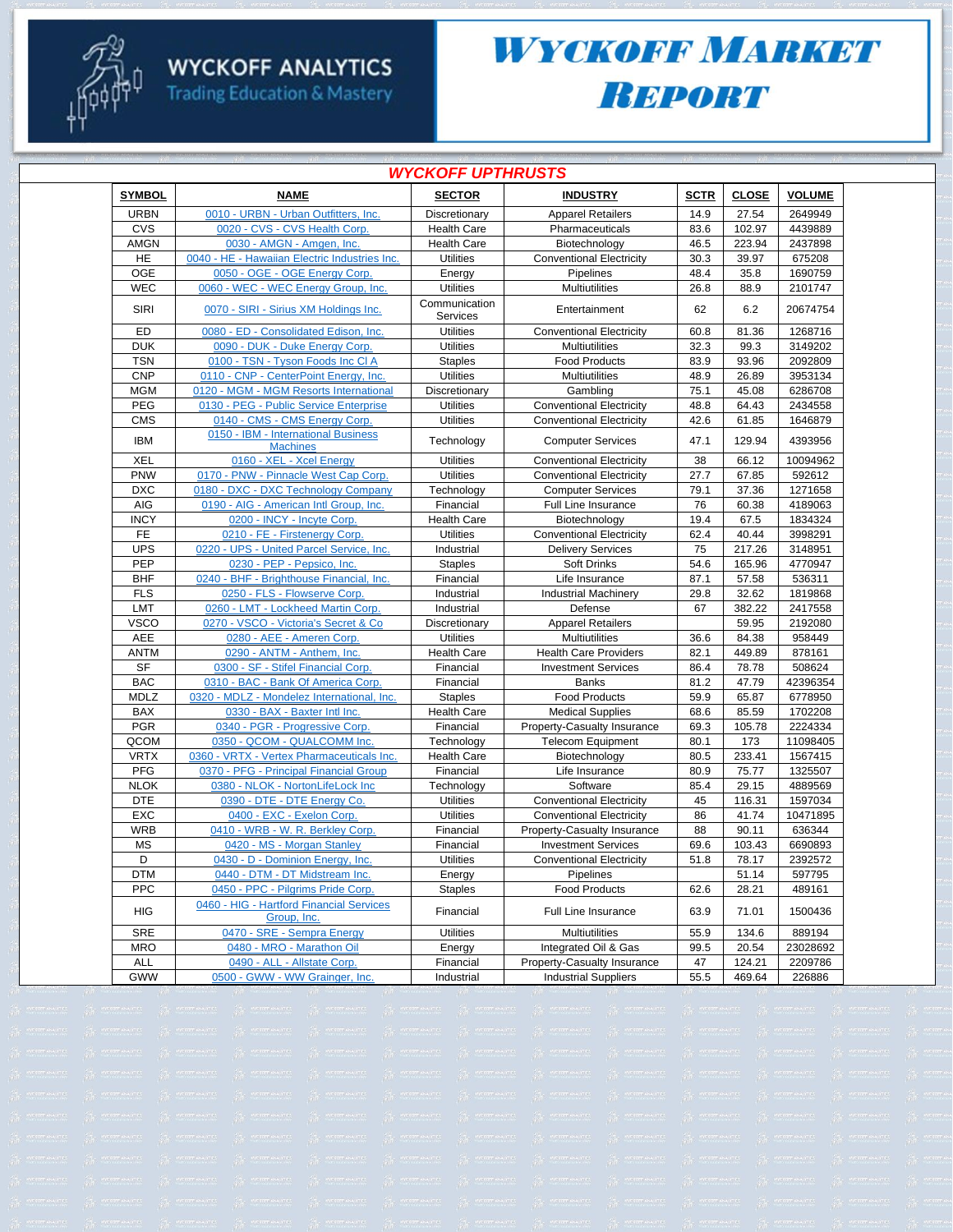

### WYCKOFF MARKET **BEPORT**

| <i><b>WYCKOFF BREAK OUTS/BACKUPS</b></i> |                                                |                           |                                     |             |              |               |  |  |
|------------------------------------------|------------------------------------------------|---------------------------|-------------------------------------|-------------|--------------|---------------|--|--|
| <b>SYMBOL</b>                            | <b>NAME</b>                                    | <b>SECTOR</b>             | <b>INDUSTRY</b>                     | <b>SCTR</b> | <b>CLOSE</b> | <b>VOLUME</b> |  |  |
| AA                                       | 0010 - AA - Alcoa Corp.                        | <b>Materials</b>          | Aluminum                            | 99.9        | 74.04        | 6818774       |  |  |
| <b>CBT</b>                               | 0020 - CBT - Cabot Corp.                       | Materials                 | <b>Specialty Chemicals</b>          | 97.2        | 72.75        | 594481        |  |  |
| <b>EXPE</b>                              | 0030 - EXPE - Expedia, Inc                     | Discretionary             | Travel & Tourism                    | 98.4        | 211.93       | 5348358       |  |  |
| <b>MAT</b>                               | 0040 - MAT - Mattel, Inc.                      | Discretionary             | Toys                                | 94          | 25.3         | 4889773       |  |  |
| <b>PFGC</b>                              | 0050 - PFGC - Performance Food Group<br>Co.    | <b>Staples</b>            | <b>Food Retailers</b>               | 90.4        | 53.14        | 2596441       |  |  |
| <b>OMC</b>                               | 0060 - OMC - Omnicom Group, Inc.               | Communication<br>Services | Media Agencies                      | 90.3        | 86.42        | 1617971       |  |  |
| <b>MAR</b>                               | 0070 - MAR - Marriott Intl Inc New             | Discretionary             | Hotels                              | 96.2        | 181.2        | 4264234       |  |  |
| <b>NWL</b>                               | 0080 - NWL - Newell Brands Inc.                | Discretionary             | Durable Household Products          | 84.3        | 26.05        | 5266929       |  |  |
| <b>SABR</b>                              | 0090 - SABR - Sabre Corp.                      | Discretionary             | Travel & Tourism                    | 82          | 10.97        | 20469825      |  |  |
| <b>BYD</b>                               | 0100 - BYD - Boyd Gaming Corp.                 | Discretionary             | Gambling                            | 91.4        | 69.9         | 930450        |  |  |
| <b>UNM</b>                               | 0110 - UNM - Unum Group                        | Financial                 | Life Insurance                      | 87.3        | 29.49        | 2028646       |  |  |
| WEX                                      | 0120 - WEX - WEX Inc.                          | Financial                 | <b>Financial Administration</b>     | 75.9        | 175.07       | 452893        |  |  |
| <b>TNL</b>                               | 0130 - TNL - Travel + Leisure Co.              | Discretionary             | Hotels                              | 91.5        | 62.06        | 1147832       |  |  |
| <b>HOG</b>                               | 0140 - HOG - Harley Davidson Inc               | Discretionary             | Automobiles                         | 80.4        | 42.05        | 1654653       |  |  |
| PM                                       | 0150 - PM - Philip Morris Intl Inc.            | <b>Staples</b>            | Tobacco                             | 86.9        | 109.67       | 6564511       |  |  |
| <b>AXP</b>                               | 0160 - AXP - American Express Co.              | Financial                 | <b>Consumer Finance</b>             | 93.7        | 197.98       | 4133888       |  |  |
| <b>MAN</b>                               | 0170 - MAN - ManpowerGroup                     | Discretionary             | <b>Business Training Agencies</b>   | 72.3        | 114.75       | 501438        |  |  |
| LVS                                      | 0180 - LVS - Las Vegas Sands Corp.             | Discretionary             | Gambling                            | 88.9        | 47.76        | 8576384       |  |  |
| SYY                                      | 0190 - SYY - Sysco Corp.                       | <b>Staples</b>            | <b>Food Retailers</b>               | 80.8        | 84.35        | 2427413       |  |  |
| <b>BKR</b>                               | 0200 - BKR - Baker Hughes Company              | Energy                    | Oil Equipment & Services            | 95.4        | 28.79        | 6366222       |  |  |
| WU                                       | 0210 - WU - Western Union Co.                  | Technology                | Software                            | 61.2        | 20.09        | 7764392       |  |  |
| <b>AGCO</b>                              | 0220 - AGCO - AGCO Corp.                       | Industrial                | <b>Commercial Vehicles</b>          | 72.7        | 133.27       | 760312        |  |  |
| SIX                                      | 0230 - SIX - Six Flags Entertainment Corp.     | Discretionary             | <b>Recreational Services</b>        | 88.8        | 46.19        | 1225269       |  |  |
| CPRI                                     | 0240 - CPRI - Capri Holdings Ltd.              | Discretionary             | Clothing & Accessories              | 94.9        | 69.94        | 2015064       |  |  |
| <b>TMUS</b>                              | 0250 - TMUS - T-Mobile US, Inc.                | Communication<br>Services | Mobile Telecommunications           | 61.9        | 127.03       | 3712511       |  |  |
| <b>MET</b>                               | 0260 - MET - Metlife, Inc.                     | Financial                 | Life Insurance                      | 88.1        | 71.57        | 3296981       |  |  |
| ZION                                     | 0270 - ZION - Zions Bancorp                    | Financial                 | <b>Banks</b>                        | 95.6        | 74.31        | 1631383       |  |  |
| <b>RE</b>                                | 0280 - RE - Everest Re Group, Ltd.             | Financial                 | Reinsurance                         | 83          | 300.63       | 259926        |  |  |
| <b>FMC</b>                               | 0290 - FMC - FMC Corp.                         | <b>Materials</b>          | <b>Specialty Chemicals</b>          | 89.9        | 117.78       | 556878        |  |  |
| <b>RHI</b>                               | 0300 - RHI - Robert Half Intl, Inc.            | Industrial                | <b>Business Support Services</b>    | 90.4        | 123.08       | 861469        |  |  |
| <b>NVST</b>                              | 0310 - NVST - Envista Holdings Corp.           | <b>Health Care</b>        | <b>Medical Supplies</b>             | 89.4        | 48.23        | 1561206       |  |  |
| <b>CNX</b>                               | 0320 - CNX - CNX Resources Corp.               | Energy                    | Coal                                | 96.5        | 16.49        | 4672019       |  |  |
| <b>FICO</b>                              | 0330 - FICO - Fair Isaac & Co., Inc.           | Technology                | Software                            | 89.1        | 517.93       | 143811        |  |  |
| <b>RCM</b>                               | 0340 - RCM - R1 RCM Inc.                       | <b>Health Care</b>        | <b>Health Care Providers</b>        | 95.4        | 26.48        | 1193968       |  |  |
| <b>MOS</b>                               | 0350 - MOS - Mosaic Co.                        | <b>Materials</b>          | <b>Specialty Chemicals</b>          | 96.9        | 45.58        | 6180839       |  |  |
| <b>THC</b>                               | 0360 - THC - Tenet Healthcare Corp.            | Health Care               | <b>Health Care Providers</b>        | 90.6        | 83.94        | 964394        |  |  |
| DE                                       | 0370 - DE - Deere & Co.                        | Industrial                | <b>Commercial Vehicles</b>          | 74.8        | 393.4        | 1590813       |  |  |
| <b>BMY</b>                               | 0380 - BMY - Bristol Myers Squibb Co.          | <b>Health Care</b>        | Pharmaceuticals                     | 71.3        | 67.77        | 24969726      |  |  |
| ORI                                      | 0390 - ORI - Old Republic Intl Corp.           | Financial                 | Property-Casualty Insurance         | 81.4        | 26.81        | 1527952       |  |  |
| <b>EWBC</b>                              | 0400 - EWBC - East West Bancorp, Inc.          | Financial                 | <b>Banks</b>                        | 91.5        | 92           | 1252745       |  |  |
| <b>CFR</b>                               | 0410 - CFR - Cullen Frost Bankers Inc.         | Financial                 | <b>Banks</b>                        | 92.4        | 145.89       | 334590        |  |  |
| <b>HST</b>                               | 0420 - HST - Host Hotels & Resorts Inc.        | <b>Real Estate</b>        | Hotel & Lodging REITs               | 87.1        | 18.72        | 12508780      |  |  |
| <b>FOX</b>                               | 0430 - FOX - Fox Corporation                   | Communication<br>Services | Entertainment                       | 83.4        | 39.11        | 1099167       |  |  |
| <b>EEFT</b>                              | 0440 - EEFT - Euronet Services, Inc.           | Financial                 | <b>Financial Administration</b>     | 79.6        | 141          | 291567        |  |  |
| <b>ALK</b>                               | 0450 - ALK - Alaska Air Group, Inc.            | Industrial                | Airlines                            | 78.9        | 59.91        | 2514264       |  |  |
| <b>HSIC</b>                              | 0460 - HSIC - Henry Schein, Inc.               | <b>Health Care</b>        | <b>Medical Supplies</b>             | 78.3        | 81.84        | 2165294       |  |  |
| <b>RGLD</b>                              | 0470 - RGLD - Royal Gold, Inc.                 | <b>Materials</b>          | <b>Gold Mining</b>                  | 64.6        | 109.01       | 575375        |  |  |
| ABBV                                     | 0480 - ABBV - AbbVie Inc.                      | <b>Health Care</b>        | Biotechnology                       | 93.1        | 144.76       | 9208057       |  |  |
| <b>TRGP</b>                              | 0490 - TRGP - Targa Resources Corp.            | Energy                    | <b>Exploration &amp; Production</b> | 97.3        | 62.44        | 881505        |  |  |
| <b>HLT</b>                               | 0500 - HLT - Hilton Worldwide Holdings<br>Inc. | Discretionary             | Hotels                              | 93.5        | 158          | 4973571       |  |  |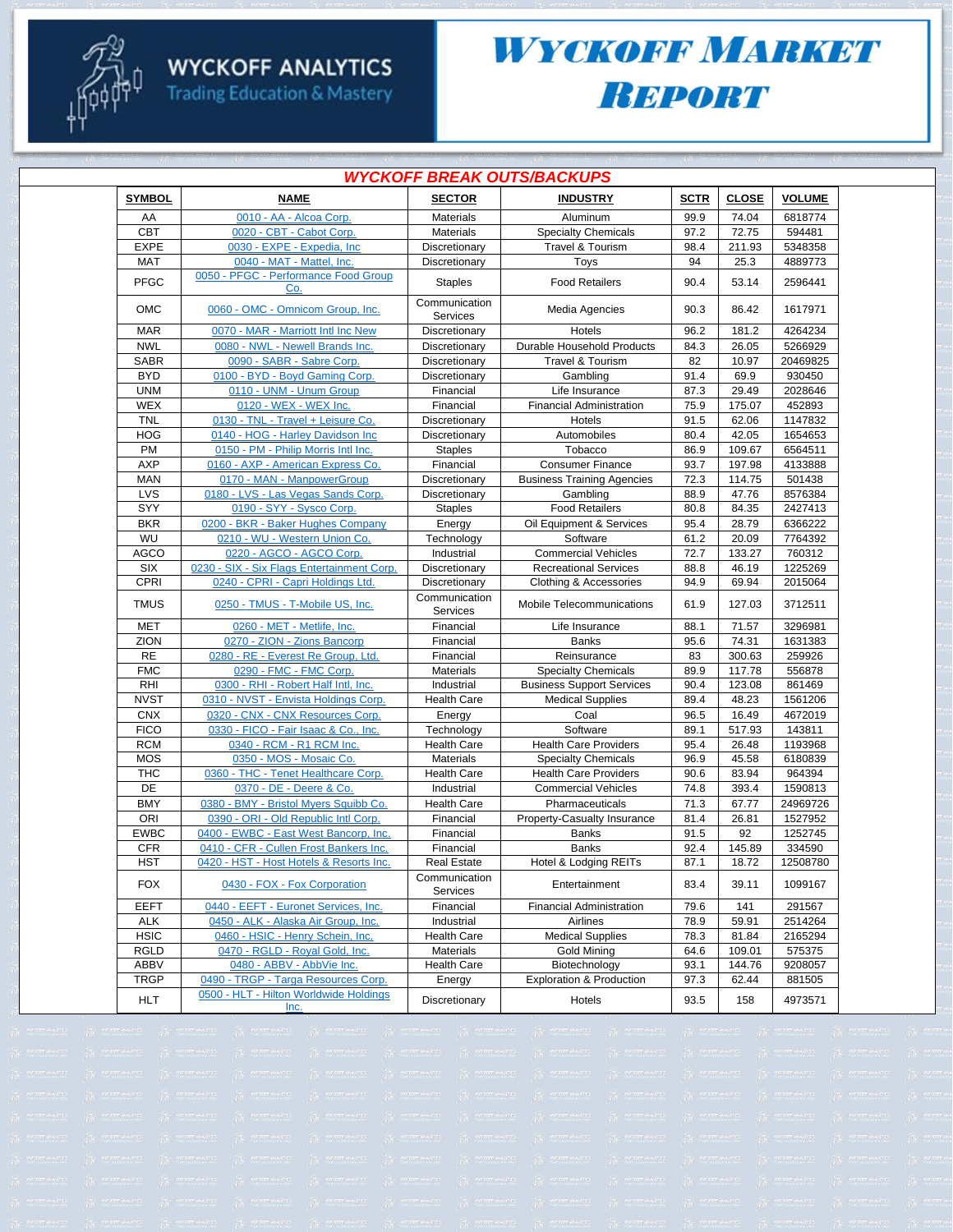

**Trading Education & Mastery** 

## WYCKOFF MARKET **BEPORT**

| <b>WYCKOFF BREAKDOWNS/BROKEN ICE</b> |                                                                        |                                |                                                            |              |                  |                    |  |  |  |
|--------------------------------------|------------------------------------------------------------------------|--------------------------------|------------------------------------------------------------|--------------|------------------|--------------------|--|--|--|
| <b>SYMBOL</b>                        | <b>NAME</b>                                                            | <b>SECTOR</b>                  | <b>INDUSTRY</b>                                            | <b>SCTR</b>  | <b>CLOSE</b>     | <b>VOLUME</b>      |  |  |  |
| <b>MEDP</b>                          | 0010 - MEDP - Medpace Holdings, Inc.                                   | <b>Health Care</b>             | Biotechnology                                              | 6            | 138.87           | 2260468            |  |  |  |
| <b>LUMN</b>                          | 0020 - LUMN - Lumen Technologies Inc                                   | Communication<br>Services      | <b>Fixed Telecommunications</b>                            | 6.8          | 10.04            | 23964266           |  |  |  |
| IAA                                  | 0030 - IAA - IAA Inc.                                                  | Discretionary                  | <b>Specialty Retailers</b>                                 | 4.4          | 36.29            | 4110784            |  |  |  |
| GT                                   | 0040 - GT - Goodyear Tire & Rubber Co.                                 | Discretionary                  | <b>Tires</b>                                               | 20.1         | 16.7             | 16438961           |  |  |  |
| <b>ZBRA</b>                          | 0050 - ZBRA - Zebra Technologies Corp.                                 | Technology                     | <b>Electronic Equipment</b>                                | 5.2          | 434.94           | 615979             |  |  |  |
| UGI                                  | 0060 - UGI - UGI Corp Holding Co.                                      | <b>Utilities</b>               | <b>Gas Distribution</b>                                    | 12.6         | 38.13            | 1531722            |  |  |  |
| <b>DLR</b>                           | 0070 - DLR - Digital Realty Trust, Inc.                                | <b>Real Estate</b>             | Industrial & Office REITs                                  | 11.5         | 136.53           | 1494769            |  |  |  |
| G                                    | 0080 - G - Genpact Ltd.                                                | Industrial                     | <b>Business Support Services</b>                           | 12.9         | 44.62            | 1059533            |  |  |  |
| <b>NSP</b>                           | 0090 - NSP - Insperity, Inc.                                           | Discretionary                  | <b>Business Training Agencies</b>                          | 20.9         | 94.57            | 260230             |  |  |  |
| AWK                                  | 0100 - AWK - American Water Works Co.<br>Inc.                          | <b>Utilities</b>               | Water                                                      | 10           | 146.77           | 1849091            |  |  |  |
| PYPL                                 | 0110 - PYPL - PayPal Holdings, Inc.                                    | Technology                     | <b>Computer Services</b>                                   | $\mathbf 0$  | 115.46           | 18956936           |  |  |  |
| PRI                                  | 0120 - PRI - Primerica Inc.                                            | Financial                      | Life Insurance                                             | 18.8         | 137.13           | 537684             |  |  |  |
| <b>RSG</b>                           | 0130 - RSG - Republic Services, Inc.                                   | Industrial                     | Waste & Disposal Services                                  | 29.5         | 118.46           | 2250767            |  |  |  |
| GILD                                 | 0140 - GILD - Gilead Sciences, Inc.                                    | <b>Health Care</b>             | Biotechnology                                              | 12.5         | 61.33            | 10515118           |  |  |  |
| <b>MAS</b>                           | 0150 - MAS - Masco Corp.                                               | Industrial                     | <b>Building Materials</b>                                  | 23.8         | 58.03            | 2470475            |  |  |  |
| <b>SYNH</b>                          | 0160 - SYNH - Syneos Health, Inc.                                      | <b>Health Care</b>             | Biotechnology                                              | 19.8         | 82.17            | 1050996            |  |  |  |
| <b>IPGP</b>                          | 0170 - IPGP - IPG Photonics Corp.                                      | Technology                     | <b>Electronic Equipment</b>                                | 10.5         | 137.55           | 1080360            |  |  |  |
| CCI                                  | 0180 - CCI - Crown Castle Intl Corp.                                   | <b>Real Estate</b>             | <b>Diversified REITs</b>                                   | 13.4         | 165.6            | 2536440            |  |  |  |
| <b>KMPR</b>                          | 0190 - KMPR - Kemper Corp.                                             | Financial                      | Full Line Insurance                                        | 8.5          | 50.45            | 437244             |  |  |  |
| IEX                                  | 0200 - IEX - Idex Corp.                                                | Industrial                     | <b>Industrial Machinery</b>                                | 12           | 191.27           | 644251             |  |  |  |
| <b>WTRG</b>                          | 0210 - WTRG - Essential Utilities, Inc.                                | <b>Utilities</b>               | Water                                                      | 25.5         | 45.28            | 817224             |  |  |  |
| <b>REG</b>                           | 0220 - REG - Regency Realty Corp.                                      | <b>Real Estate</b>             | <b>Retail REITs</b>                                        | 35.5         | 66.16            | 1343720            |  |  |  |
| <b>EVRG</b><br><b>ADBE</b>           | 0230 - EVRG - Evergy, Inc.                                             | <b>Utilities</b>               | <b>Conventional Electricity</b>                            | 23           | 61.17            | 2391245            |  |  |  |
| <b>SHW</b>                           | 0240 - ADBE - Adobe Systems, Inc.<br>0250 - SHW - Sherwin Williams Co. | Technology<br><b>Materials</b> | Software<br><b>Specialty Chemicals</b>                     | 7.3<br>15.5  | 479.5            | 3742585<br>1166902 |  |  |  |
| <b>APD</b>                           | 0260 - APD - Air Products and Chemicals,                               | <b>Materials</b>               | <b>Commodity Chemicals</b>                                 | 13.7         | 271.57<br>247.83 | 1317357            |  |  |  |
|                                      | <b>Inc</b>                                                             |                                |                                                            |              |                  |                    |  |  |  |
| <b>FAF</b><br><b>ROK</b>             | 0270 - FAF - First American Corp.                                      | Financial                      | Property-Casualty Insurance                                | 45.1<br>12.3 | 70.32            | 957609<br>604886   |  |  |  |
| <b>FAST</b>                          | 0280 - ROK - Rockwell Automation<br>0290 - FAST - Fastenal Co.         | Industrial<br>Industrial       | <b>Industrial Machinery</b><br><b>Industrial Suppliers</b> | 25.4         | 272.3<br>52.17   | 2637931            |  |  |  |
| GPS                                  | 0300 - GPS - Gap, Inc.                                                 |                                | <b>Apparel Retailers</b>                                   | 4.7          | 15.49            | 14242040           |  |  |  |
| <b>SPGI</b>                          | 0310 - SPGI - S&P Global Inc.                                          | Discretionary<br>Financial     | <b>Specialty Finance</b>                                   | 16.7         | 385.37           | 1430582            |  |  |  |
| <b>ITW</b>                           | 0320 - ITW - Illinois Tool Works, Inc.                                 | Industrial                     | <b>Industrial Machinery</b>                                | 28.9         | 219.74           | 958272             |  |  |  |
| <b>TXN</b>                           | 0330 - TXN - Texas Instruments, Inc.                                   | Technology                     | Semiconductors                                             | 20.4         | 166.17           | 6969663            |  |  |  |
| EIX                                  | 0340 - EIX - Edison Intl, Inc.                                         | Utilities                      | <b>Conventional Electricity</b>                            | 42           | 59.84            | 1916475            |  |  |  |
| <b>MMM</b>                           | 0350 - MMM - 3M Co.                                                    | Industrial                     | Diversified Industrials                                    | 9.8          | 157.34           | 3335732            |  |  |  |
| <b>INFO</b>                          | 0360 - INFO - IHS Markit Ltd.                                          | Industrial                     | <b>Business Support Services</b>                           | 22.5         | 109.04           | 2066866            |  |  |  |
| <b>UAA</b>                           | 0370 - UAA - Under Armour, Inc.                                        | Discretionary                  | Clothing & Accessories                                     | 6.6          | 17.76            | 7878218            |  |  |  |
| <b>OTIS</b>                          | 0380 - OTIS - Otis Worldwide Corp.                                     | Industrial                     | <b>Industrial Machinery</b>                                | 22.4         | 78.79            | 4126162            |  |  |  |
| <b>VFC</b>                           | 0390 - VFC - VFCorp                                                    | Discretionary                  | Clothing & Accessories                                     | 8.3          | 61.57            | 3320024            |  |  |  |
| <b>EXPD</b>                          | 0400 - EXPD - Expeditors Intl of<br>Washington, Inc.                   | Industrial                     | <b>Delivery Services</b>                                   | 14.5         | 107.44           | 1047475            |  |  |  |
| ITT                                  | 0410 - ITT - ITT Inc.                                                  | Industrial                     | <b>Industrial Machinery</b>                                | 26           | 88.41            | 580886             |  |  |  |
| TT                                   | 0420 - TT - Trane Technologies Inc                                     | Industrial                     | <b>Building Materials</b>                                  | 7.7          | 154              | 1401754            |  |  |  |
| DRE                                  | 0430 - DRE - Duke Realty Corp.                                         | <b>Real Estate</b>             | Industrial & Office REITs                                  | 45.6         | 54               | 1870339            |  |  |  |
| <b>SPG</b>                           | 0440 - SPG - Simon Property Group, Inc.                                | <b>Real Estate</b>             | <b>Retail REITs</b>                                        | 56.1         | 141.32           | 1619337            |  |  |  |
| <b>WM</b>                            | 0450 - WM - Waste Management, Inc.                                     | Industrial                     | Waste & Disposal Services                                  | 27.1         | 142.68           | 2092359            |  |  |  |
| AOS                                  | 0460 - AOS - Smith AO Corp.                                            | Industrial                     | <b>Building Materials</b>                                  | 41           | 72.46            | 926514             |  |  |  |
| <b>TGT</b>                           | 0470 - TGT - Target Corp.                                              | Discretionary                  | <b>Broadline Retailers</b>                                 | 15.6         | 207.18           | 4738220            |  |  |  |
| J                                    | 0480 - J - Jacobs Engineering Group Inc.                               | Industrial                     | <b>Heavy Construction</b>                                  | 26.2         | 123.8            | 780834             |  |  |  |
| IQV                                  | 0490 - IQV - Iqvia Holdings, Inc.                                      | <b>Health Care</b>             | <b>Health Care Providers</b>                               | 18.8         | 228.64           | 3098044            |  |  |  |
| EFX                                  | 0500 - EFX - Equifax, Inc.                                             | Industrial                     | <b>Business Support Services</b>                           | 12.8         | 221.73           | 1384774            |  |  |  |
|                                      |                                                                        |                                |                                                            |              |                  |                    |  |  |  |